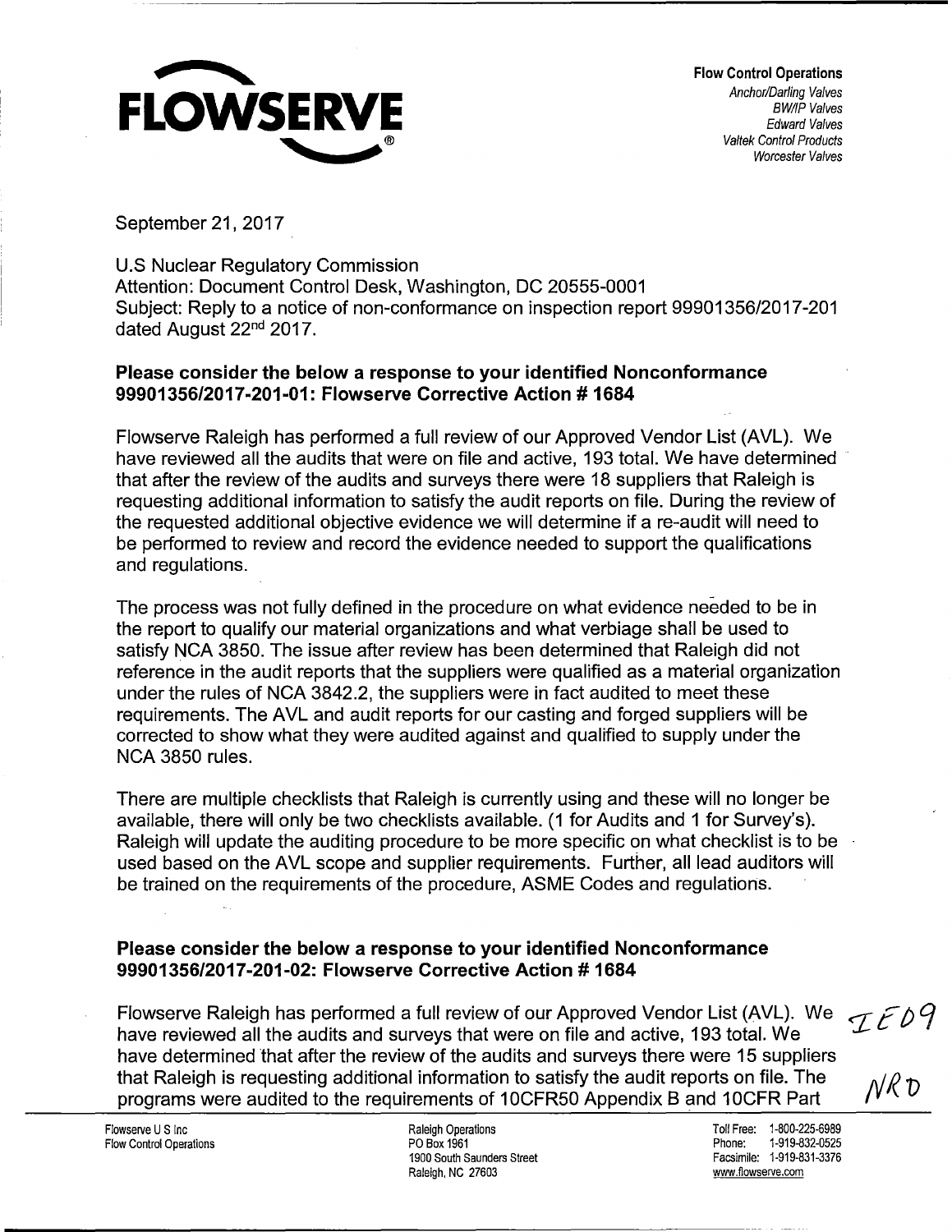21 but the audit checklists were not fully disclosing enough objective evidence. We will gather the objective evidence and add this to the audits to show compliance to 1 OCFR50 Appendix B and 1 OCFR21. During the review of the requested additional objective evidence we will determine if a re-audit will need to be performed to review and record the evidence needed to support the qualifications and regulations.

The procedure and checklist going forward will be very clear in the requirements as to what to validate within a supplier's quality program and processes. Additional training on this procedure and the requirements of 10CFR50 Appendix B and 10CFR21 will be performed to validate that all lead auditors fully understand the requirements and provide the objective evidence required to qualify the supplier to the 1 OCFR50 Appendix B and 10CFR21 regulations.

## **Please consider the below a response to your identified Nonconformance 99901356/2017-201-03: Flowserve Corrective Action# 1680 Revision 2**

Flowserve Raleigh has performed a full review of the nonconformance identified above and have determined that the individuals in the welding control areas were not identified to be designees to the Supervisor of Welding, the welding oven for returned weld rods were not being used correctly per procedure 36-40-14 and Raleigh's Quality Program and a welder performed a weld outside of the allowable amperage designated on the weld procedure.

The immediate action was to lock the cages and only the Supervisor and designees will have access to the weld material storage areas. Raleigh management trained all personnel in the welding departments on procedure 36-40-14 and the QA Manual. The welder performing the weld outside of the weld process was issued a stop work by the QA Manager and qualifications of the welder were removed. The weld control ovens were clearly identified for the return of coated weld materials for all shifts and the Supervisor and designees were instructed on the usage of the heated cabinets in accordance with Raleigh's QA program and procedure 36-40-14.

Raleigh's Manager of Metallurgical Process Control I Welding Engineering has reviewed the amperage overage issue that was performed by the welder and determined that a revision to the weld procedure was not needed and that the component that was welded although welded outside of the parameters would not require the component to be reworked or repaired and would not affect the component to perform its function. The amperage excursion is a violation of the weld process amperage range but is not a violation of a ASME Section IX essential variable and requalification of a PQR is not required.

Raleigh's Manager of Metallurgical Process Control I Welding Engineering has reviewed the weld material exposure time and has determined after investigation and review of Section IX and our manufacturers recommended storage time that the immediate reissue of the coated electrodes resulting in additional exposure time would not degrade the electrode and would not result in a Hydrogen embrittlement risk. The manufacturers recommended total exposure time prior to re-bake is 48 hours. The immediate re-issue resulting in a total exposure of 6 hours is not detrimental to the performance and

Flowserve U S Inc Flow Control Division

Raleigh Operations PO Box 1961 1900 South Saunders Street Raleigh, NC 27603

Toll Free: 1-800-225-6989 Phone: 1-919-832-0525 Facsimile: 1-919-831-3369 www.flowserve.com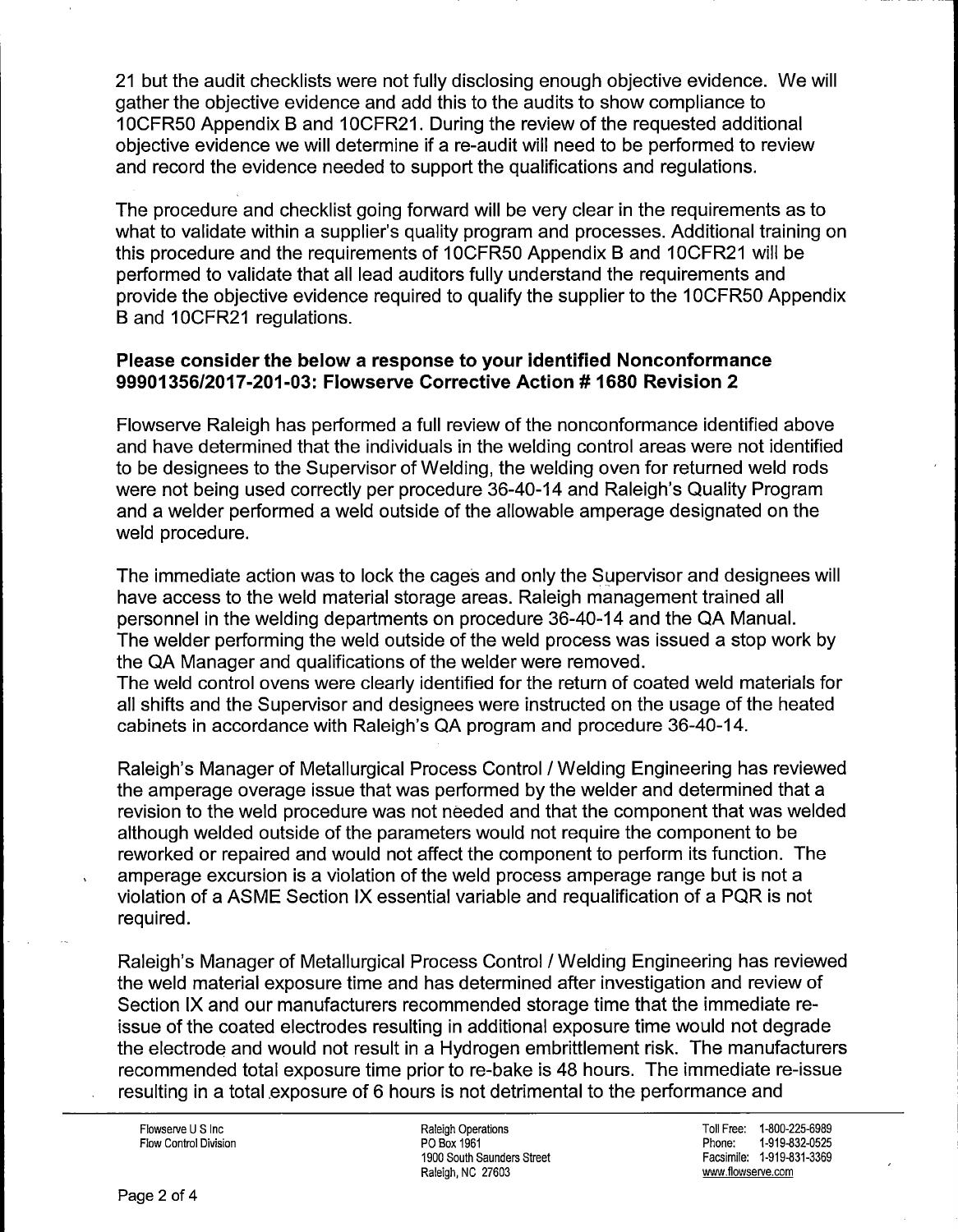function of the coated electrodes.

The return ovens will be relocated to provide complete separation from the storage ovens to prevent a coated electrode that has been removed for 3 hours or less being introduced into the incorrect oven.

The procedures and quality program will be reviewed for potential process changes to provide clearer directions and allow for better process and weld controls. All welding personnel will be trained on this updated procedure and quality program.

## **Please consider the below a response to your identified Nonconformance 99901356/2017-201-04: Flowserve Corrective Action# 1686**

Raleigh's Manufacturing Manager and Engineering Manager performed a thorough review of our internal processes and cleaning procedures as part of this corrective action approach. The brush that was used was not identified as a carbon brush and was used on a stainless valve during prep/clean in the welding department. This has been determined to be an individual occurrence by a single employee. The immediate action was to remove all carbon steel brushes from the tool crib and throughout the facility. After a full review of our procedures and method specifications we have determined that we meet the requirements of the Westinghouse procedure and our quality program. The Westinghouse design specification requirement 7.3.3 and cleaning specification 2.2.3.2 are being fully satisfied in our internal documents here in Raleigh. Cleaning procedure 8260NW Revision 4, Raleigh Route Cards in multiple steps in regards to welding and cleaning, Quality Assurance plans in multiple sections. and including the welding procedures P8-123NW and P8-323NW all list the requirement to only use stainless material during processing. The employee failed to adhere to his procedures and processes and with additional issues identified by the welder from the QA Manager, the employee was immediately given a stop work notice and the welder's qualifications were removed until further notice. In closing we have the requirement built into our program and processes and the individual that was identified will not be performing welding or cleaning activities. We are evaluating changes and planning on purchasing and identifying the tools in a manner that will prevent the recurrence of this. (i.e labeling and/or color coding). Flowserve Raleigh will continue to enhance our program and continue to strengthen our controls and procedures.

Flowserve U S Inc Flow Control Division Raleigh Operations PO Box 1961 1900 South Saunders Street Raleigh, NC 27603

Toll Free: 1-800-225-6989 Phone: 1-919-832-0525 Facsimile: 1-919-831-3369 www.flowserve.com